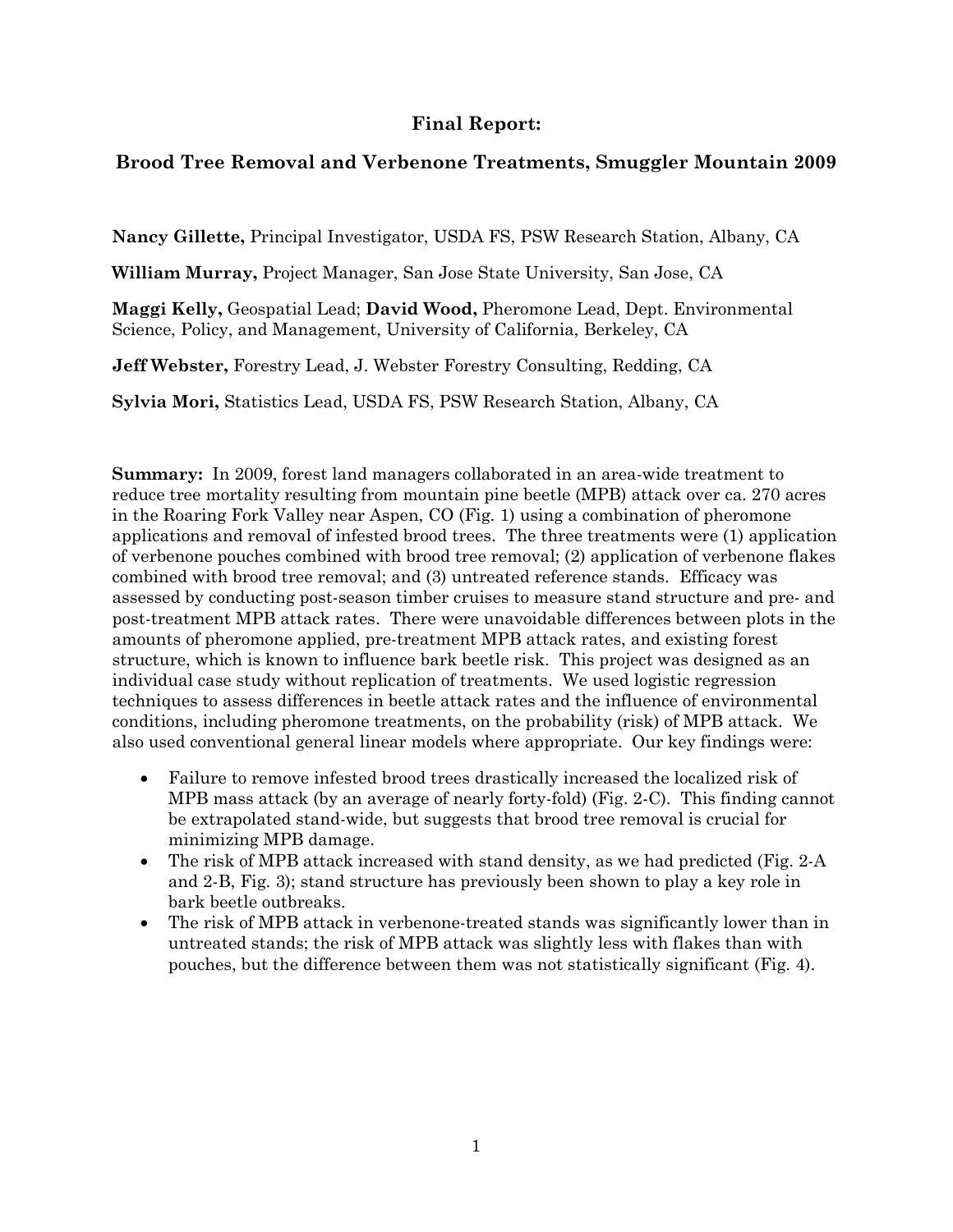### **Introduction and Background.**

Colorado, like many states in the Rocky Mountains, is experiencing record-breaking outbreaks of mountain pine beetle, *Dendroctonus ponderosae,* resulting in unprecedented mortality of lodgepole pine, *Pinus contorta.* It has been predicted that 80-90% of the mature lodgepole pines in Colorado will be killed by the end of this outbreak, and similar scenarios are playing out in British Columbia where forest stands that were once carbon sinks have become carbon sources. Although the scale of these outbreaks is challenging, there is evidence that MPB-caused tree mortality can be reduced at local scales through removal of infested trees and application of beetle anti-aggregation pheromones such as verbenone. For example, previous tests using verbenone-releasing flakes showed that we could reduce MPB attack rate by 55-78% compared to untreated stands. Other large-scale projects focusing on brood-tree removal suggest that rigorous brood tree removal can significantly reduce MPB outbreaks at local scales. Public land managers, however, desire consistent and repeated experimental proof of efficacy before committing to area-wide treatments, and they also require practical guidelines for implementation of such treatments. To that end, we initiated a nearly 300-acre demonstration project (the Smuggler Mountain Project) to test two verbenone formulations combined with removal of infested brood trees (sanitation) for protecting stands from attack by MPB. Conditions did not permit a randomized, replicated and controlled study, so we implemented an unreplicated project on public and private lands using an adjacent forest stand on the US Forest Service's White River National Forest as an untreated reference stand; a parcel of untreated privately owned land on the western boundary was also included in the reference stand.

### **Materials and Methods.**

**Site.** The study site, referred to as Smuggler Mountain, is located east of the City of Aspen and consists of a patchwork of ownerships, including Smuggler Mountain Open Space (SMOS), managed jointly by the City of Aspen and Pitkin County; a privately held property north of SMOS; a portion of the Aspen Ranger District of the White River National Forest east of SMOS; a parcel owned by the Aspen Valley Land Trust north of SMOS; and privately held lands west of SMOS managed by Investlink Corp. west of SMOS (Fig. 1).

**Brood tree removal.** Infested trees (mass and strip-attacked trees) were identified and removed using snowmobile logging on the flakes site (January 2009) and helicopter logging on the pouch site (early July 2009). Nearly all infested trees were removed before beetle flight in July 2009, but a small number (less than 5% of all brood trees) were accidentally left in place in the verbenone plots. These remaining brood trees later proved to be valuable in assessing the effect of brood trees in subsequent risk of MPB attack.

#### **Pheromone applications.**

**1. Biodegradable Verbenone Flakes.** Applications of biodegradable verbenonereleasing flakes (Hercon Disrupt® BioFlake Verbenone, Hercon Environmental, Emigsville, PA), were made on 64 acres of private and Aspen Valley Land Trust properties from ground level using broadcast spreaders at the rate of 300 grams verbenone/acre on June 29 and 30, 2009. Beetle flight began later than expected and gas chromatographic residue analyses conducted to determine the rate of loss of verbenone from these flakes under field conditions indicated that all of the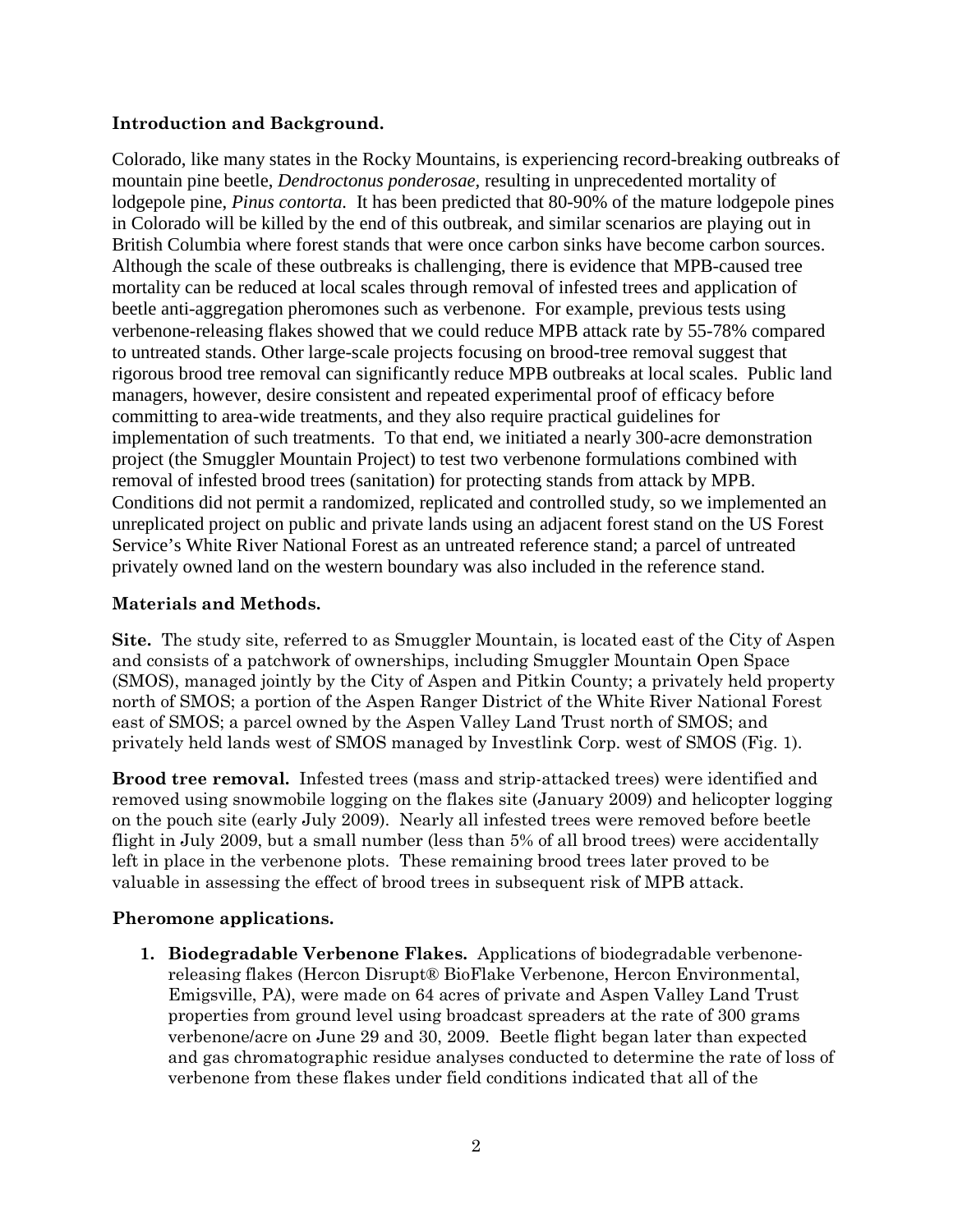verbenone had dissipated before beetle flight in mid-late July, so a second application was made on August 2 and 3 at the same rate.

**2. Verbenone Pouches.** Verbenone pouches were provided by Synergy Semiochemicals, a subsidiary of ChemTica, located in Burnaby British Columbia. Each pouch contained 7.5 grams of verbenone, and they were applied over 95 acres of SMOS stands at the rate of 30 pouches/acre (225 grams verbenone/acre) by stapling them at a height of six feet to individual host trees in a grid throughout the plot. Applications were made during the week of July 6, 2009.

**Reference Stands.** Untreated reference stands comprising a total of 103 acres were demarcated on White River National Forest lands adjacent to the pouch-treated and flakestreated plots (east and south of the treated stands), and on Investlink properties adjacent to the SMOS plots (immediately to the west). These stands received no treatment, but beetle attacks in previous years resulted in some natural thinning of the stands.

**Efficacy Assessment and Statistical Analysis.** A preliminary survey was conducted to locate every tree attacked in 2008 or 2009 in all plots; these were GPS-ed and a variable plot cruise was conducted adjacent to each in order to characterize stand structure and 2008 and 2009 MPB attack rates. To develop a database for unattacked trees, we cruised three variable-radius plots per acre over the entire project area. The response variable for the analysis was the rate of beetle attack in 2009 (categorized by type of attack: mass, strip, or pitch-out); explanatory variables were rate of beetle attack in 2008, stand basal area, lodgepole pine basal area, total trees/acre, lodgepole pines/acre, mean lodgepole DBH, UTM coordinates (to define treatments), wind speed, and wind direction. Responses were analyzed using ANOVA models to estimate and compare stand conditions, and logistic regression (applied to the Case-Control sampling design) to relate the risk of MPB attack in 2009 to the following covariates: spatial location, rate of beetle attack in 2008, stand basal area, lodgepole pine basal area, total trees/acre, lodgepole pines/acre, and mean lodgepole pine diameter (DBH). We have shown the MPB attack rates as the ratio of 2009 to 2008 attack rates (Fig. 4) because that response variable removes the effect of differing stand structures for the three types of plots.

## **Key findings:**

- Failure to remove infested brood trees drastically increased the localized risk (i.e. within the variable-radius plots) of MPB mass attack (by an average of nearly fortyfold) (Fig. 2-C).
- Measures of stand density, including lodgepole pine DBH, total basal area, lodgepole pine basal area, total stems per acre, and lodgepole pine stems/acre were all significant factors in the risk of attack by MPB.
- Most measures of stand structure and density, including stems/acre and basal acre/acre, were significantly different in the three types of plots, with all measures of stand density decreasing in the same order as risk of attack, i. e. reference stands > pouch treatment > flakes treatment (Fig. 3).
- The risk of MPB attack increased with stand density, as predicted; stand structure has previously been shown to play a key role in bark beetle outbreaks. The probability of attack by MPB in 2009 decreased in the following order: reference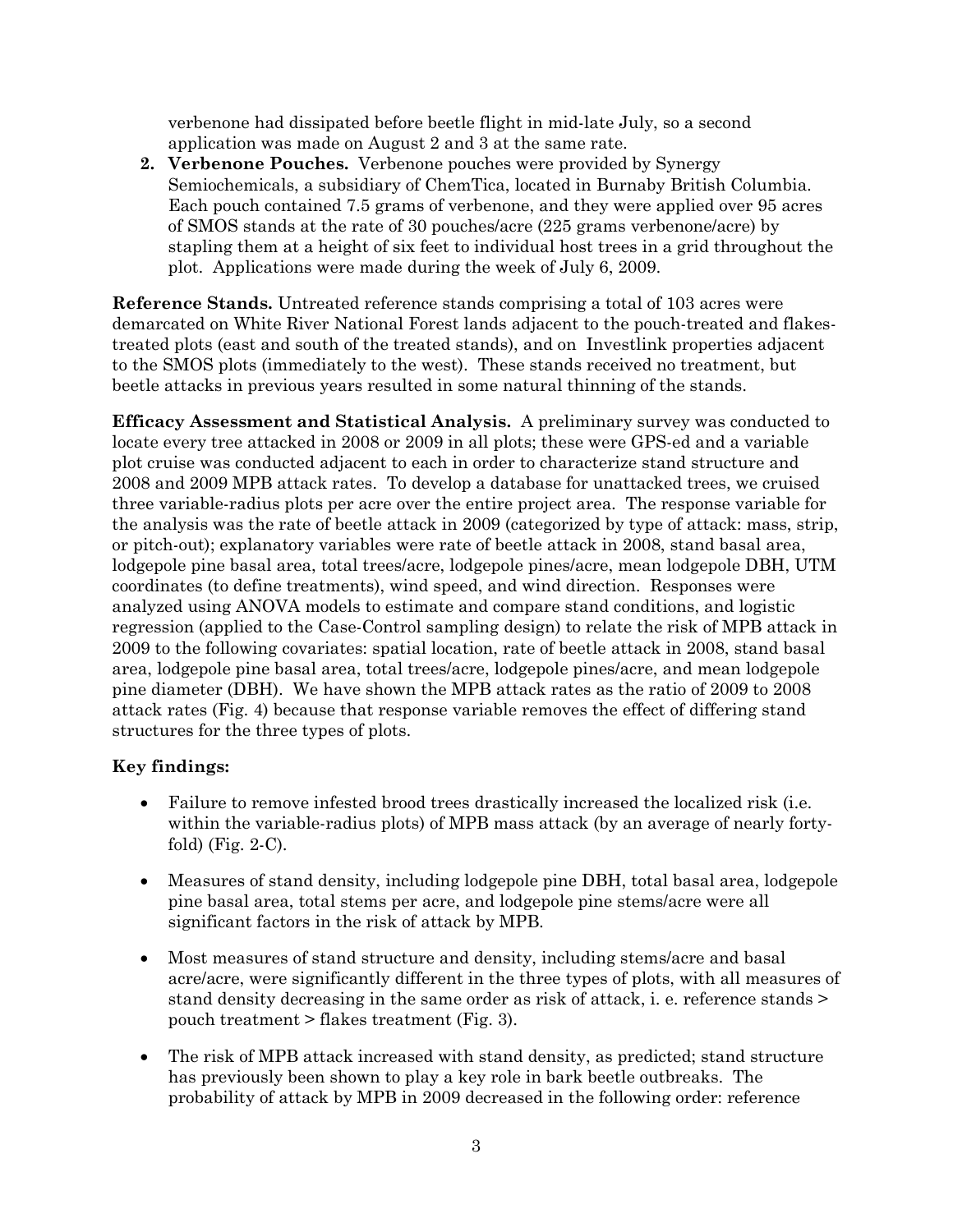stands > pouch treatment > flakes treatment, and the difference between the two treated stands and the reference stand was highly significant (experiment-wise error rate  $\alpha$  < 0.01). In 2009, stands treated with pouches had roughly half the risk of attack of the untreated stands, and stands treated with flakes had less than one fifth the risk of attack, but the difference between the two verbenone treatments was not significant.

• Overall attack rates declined significantly between 2008 and 2009 (Fig. 4), probably because of weather, but the areas treated with verbenone and brood tree removal had a significantly greater decline in attack than untreated reference stands.

**Discussion and Conclusions.** Brood tree removal combined with the application of either one of two verbenone formulations (pouches or flakes) significantly reduced the probability of lodgepole pine trees being attacked by mountain pine beetle, compared to untreated reference stands. We measured this effect only over extremely localized areas (the radius of the variable plots was ca. 32 feet), so this result can only be interpreted within that context). Stand structure varied significantly among the three types of plots, with increases in stand density positively correlated with higher rates of attack. Previous research has clearly demonstrated that pheromone applications without brood tree removal or stand structure modifications can protect lodgepole pines from bark beetle attack in small (< 50 acre) plots, and our results provide evidence that such protection can be achieved over large (ca. 100 acre) areas. Similarly, there is existing evidence that increasing stand density heightens the risk of bark beetle attack, and the Smuggler Mountain Project provides further support for the role of stand structure in bark beetle risk. Brood tree removal has not been experimentally demonstrated to mitigate bark beetle damage, but operational treatments suggest that it effectively lowers attack rates. In this project, brood tree removal combined with pheromone application resulted in a significantly lower probability of bark beetle attack, and the presence of brood trees resulted in a drastically increased risk, at the local scale, in subsequent MPB attack. Future research should emphasize replicated, controlled studies to more rigorously test the relative contributions of stand structure treatments, brood tree removal, and pheromone applications to bark beetle mitigation.

#### **Considerations for future treatments.**

- Removal of infested trees is key for the integrated pest management of MPB. This treatment is expensive and can be difficult to implement because attacked trees may not show discolored foliage until the following year, but it is clearly worthwhile in high-value areas. Future research will test the possibility that beetle trap-out may be substituted for brood tree removal, but this technique remains to be demonstrated operationally. We are also investigating new technologies for more precisely identifying brood trees for removal.
- Rigorous inspection of treatments and follow-up assessments is crucial. We recommend that care be taken to deploy flakes and pouches evenly so as to improve coverage, even where rough terrain presents obstacles. Helicopter application of flakes may help overcome these obstacles because evenness of application is easier to achieve with aerial application than from the ground. Contracts for ground applications, in the meantime, must be carefully written and enforced to ensure even application.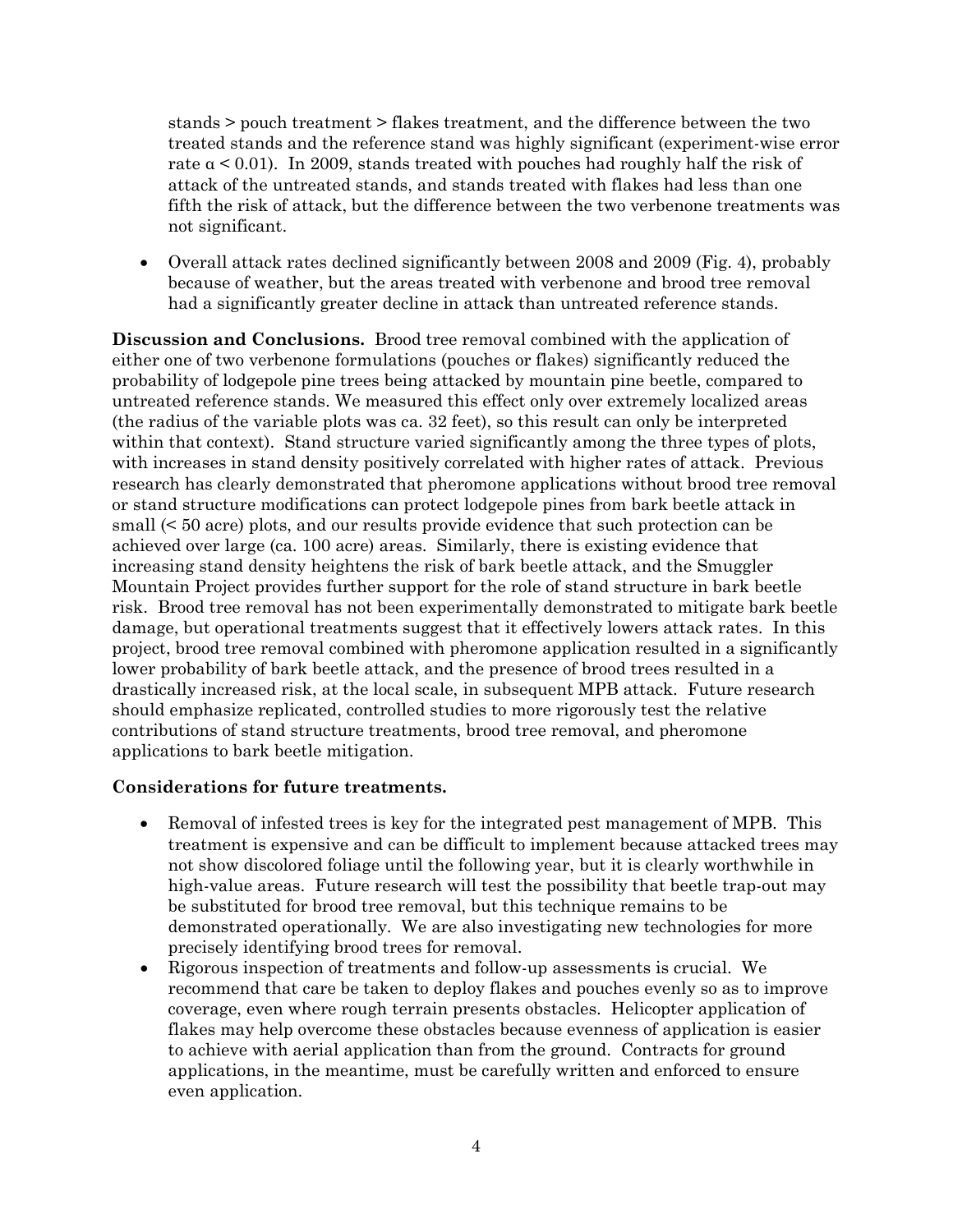- The success of this project was possible because of the rigorously applied treatments and follow-up assessments based on geo-referenced collection of response data; future measurements should maintain the spatial analysis in order to preserve the value of the dataset for analytical purposes.
- Future assessments of the Smuggler Mountain Project will be much less expensive because the stand structure there has been fully characterized; future treatments can be assessed simply by locating and describing current-year MPB attacks.
- Long range management should incorporate risk mapping and stand modeling techniques, using the baseline spatial data collected in this study, for long-term forest management to mitigate MPB risk at Smuggler Mountain.

**Acknowledgements.** For the Forest, the City of Aspen, Pitkin County, and the White River National Forest provided fiscal and in-kind support for this project. We thank the City of Aspen, Pitkin County, the White River National Forest, the Aspen Valley Land Trust, and Investlink Corp. for access and permission to conduct measurements in their forest stands. We thank student interns from the University of California, Berkeley for their assistance in counting nontarget insects caught in sticky traps.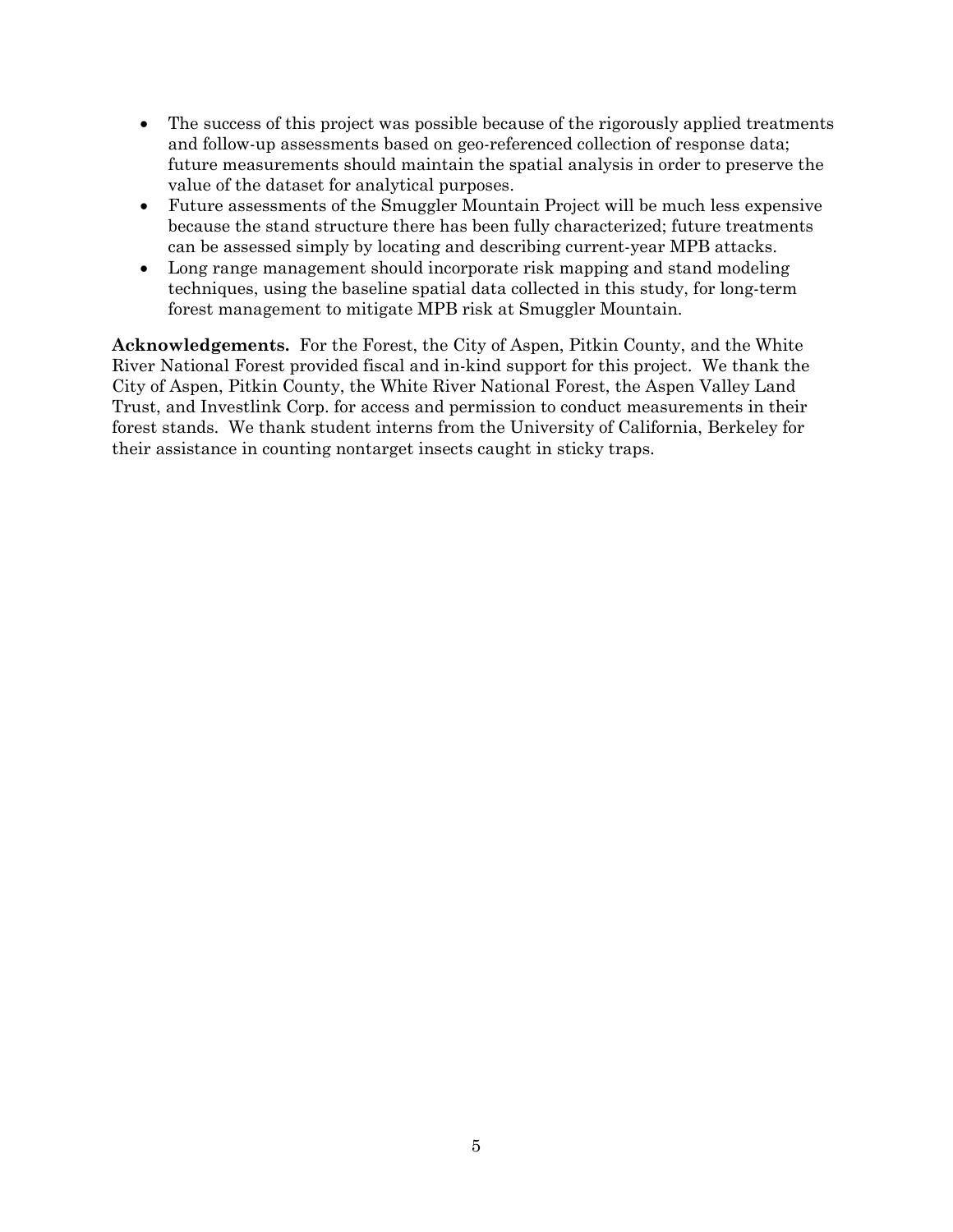

**Fig. 1.** Smuggler Mountain Project Map, 2009. Circles indicate trees mass-attacked or strip-attacked in 2009. PP = private property, SM = Smuggler Mountain Open Space, and USFS = Reference stands on USDA Forest Service, White River NF and InvestLink lands. Sanitation consisted solely of brood tree removal, not removal of uninfested, susceptible trees.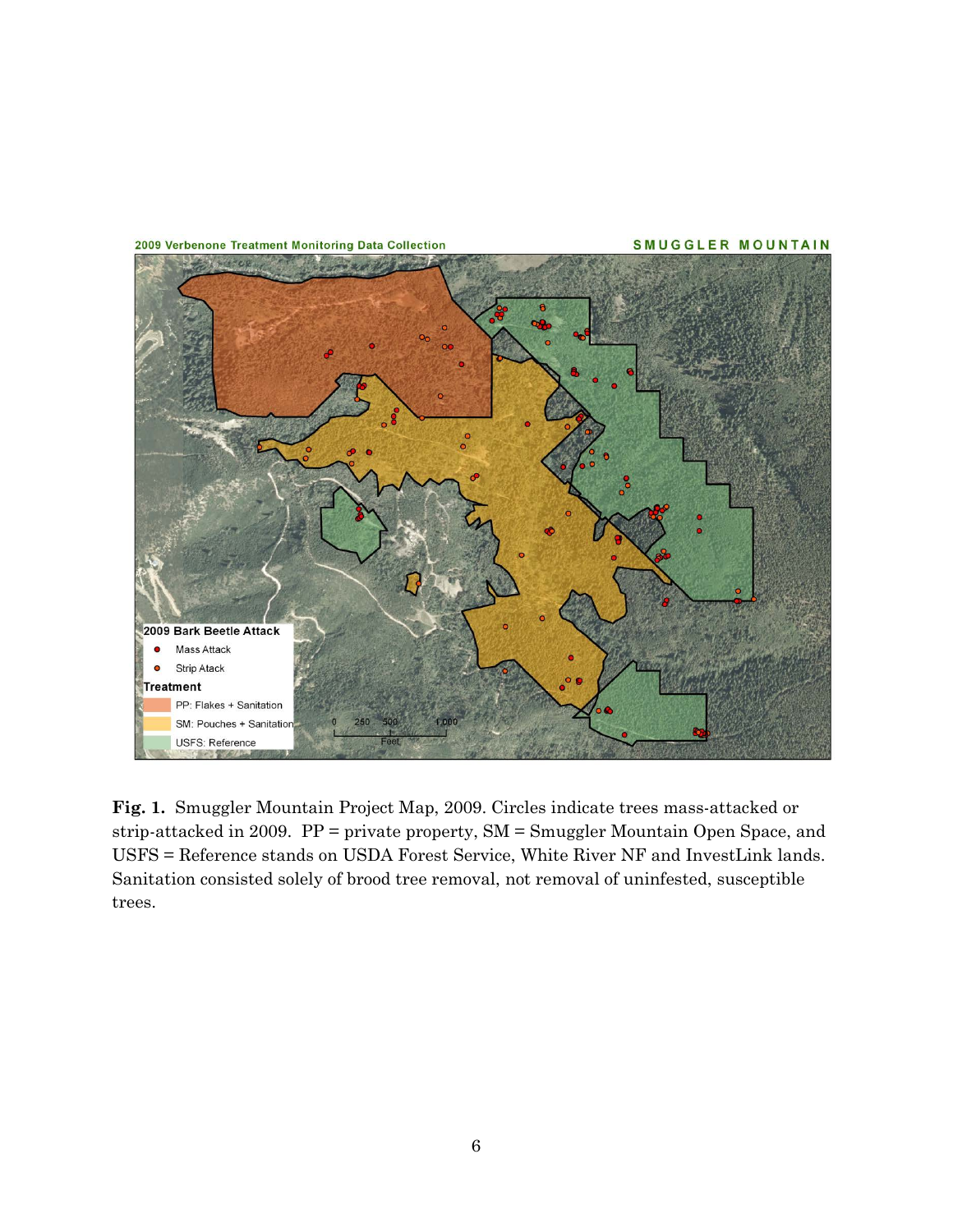

**Fig. 2A. Effect of lodgepole pine basal area on risk of MPB attack.** 



**Fig. 2B. Effect of lodgepole pine DBH on risk of MPB attack.**



**Fig. 2C. Effect of failure to remove brood trees on risk of MPB attack.**

**Fig. 2A-C. Effects of covariates affecting risk of MPB attack; A = Lodgepole pine basal area; B = Lodgepole pine DBH; C= Presence of infested brood trees in plots. Mass and strip attacks are likely to kill trees; pitchouts are usually not lethal.**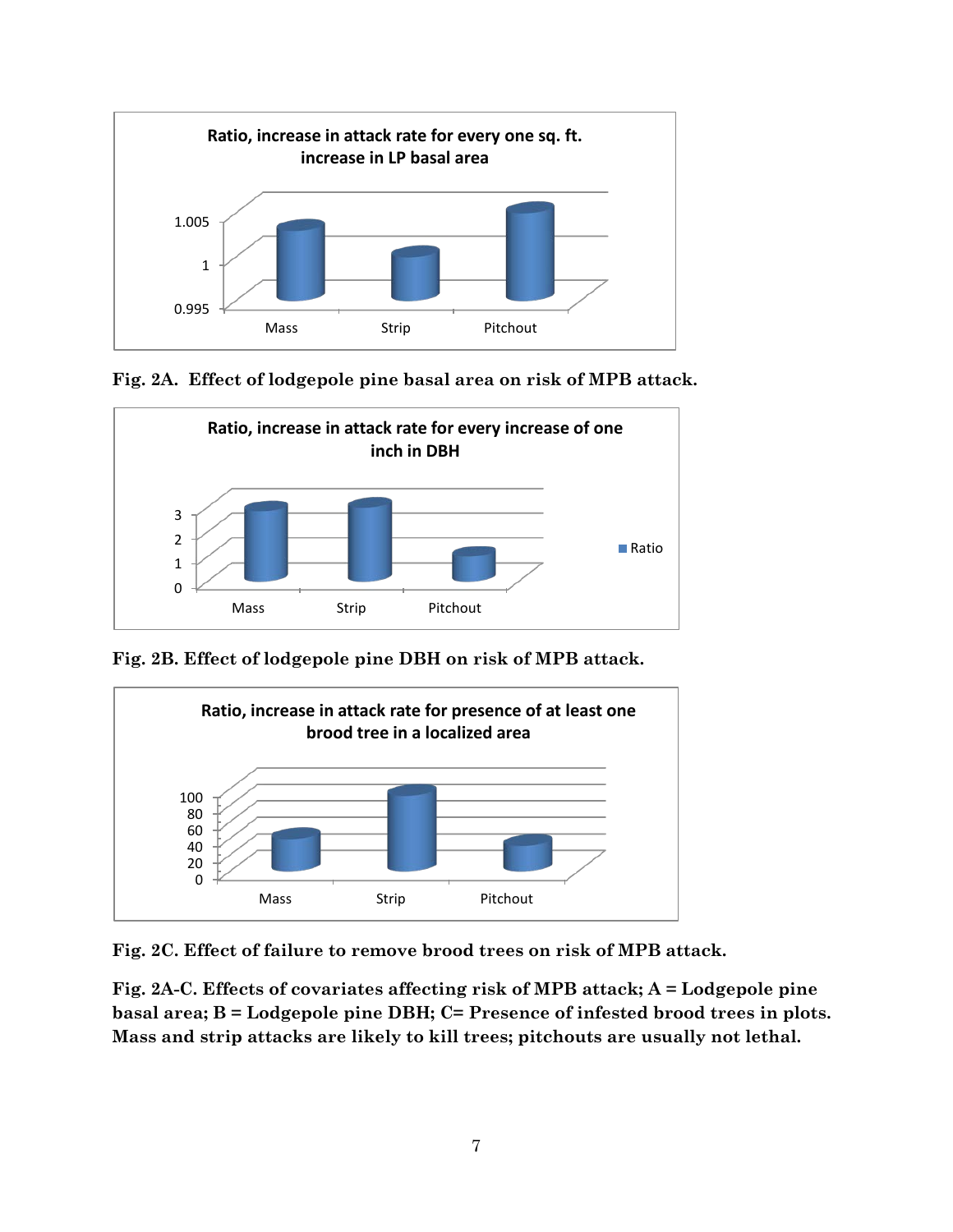

**Fig. 3. Stand structure and previous-year MPB attack rate at Smuggler Mountain, 2009 (RF = Untreated reference stands; VP = Verbenone pouch treatment; VF = biodegradable verbenone flakes treatment; LP = lodgepole pine; BA = basal area in square feet/acre; TPA = trees/acre; DBH = diameter at breast height, in inches X 10 to make columns visible; 2008 MPB attack rate in percentage multiplied by 100 to make columns visible).**